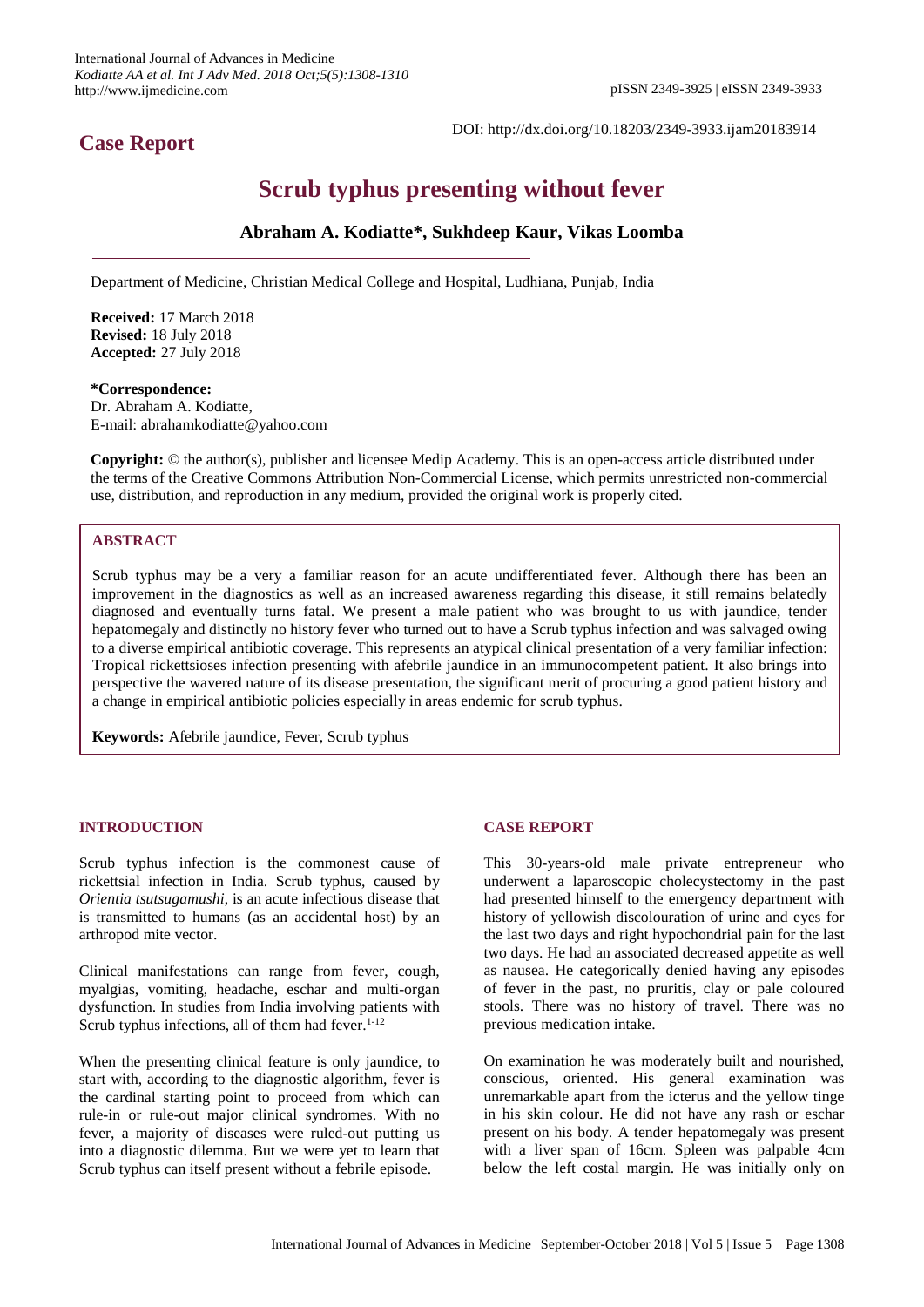injectable metronidazole. His blood reports are mentioned in Table 1.

Since he denied ever having any fever episode, undoubtedly the febrile causes of jaundice were never thought of. Eighteen hours into his admission, he complained of a decrease in urine output and was then found to be in hypotension. A central line was inserted, two litres of intravenous fluids was rushed following which the central venous pressure was found to be 18 cm H20.

The patient was started on ionotropic supports (noradrenaline and dopamine) in view of persistent hypotension. His antibiotics were escalated to meropenem, doxycycline and continued on metronidazole.

On day 2, he found to have paroxysmal runs of bradycardia, with echocardiography and troponin T indicating a myocarditis. He developed a mild acute respiratory distress syndrome and was given oxygen via facemask. He developed a multi-organ dysfunction. He drastically improved in the next 5 days. On the eighth day of his illness, IgM antibodies against scrub typhus. Scrub typhus came out to be positive and doxycycline was continued for a total of fourteen days and was discharged in a satisfactory, ambulatory condition.

| <b>Blood investigations</b>                    | Day 1                    | Day 3     | Day 6    | Day 8                    |
|------------------------------------------------|--------------------------|-----------|----------|--------------------------|
| Hemoglobin $(g/dL)$                            | 13                       | 13.6      | 11       | $\overline{\phantom{a}}$ |
| Total leukocyte count (cells/mm <sup>3</sup> ) | 12,200                   | 42,800    | 14,000   |                          |
| Platelet count (cells/mm <sup>3</sup> )        | 2,15,000                 | 1,56,000  | 1,90,000 |                          |
| Blood urea (mg/dL)                             | 22                       | 76        | 45       |                          |
| Serum creatinine (mg/dL)                       | 0.8                      | 2.6       | 0.8      |                          |
| Total bilirubin (mg/dL)                        | 7.23                     |           | 1.61     |                          |
| Direct bilirubin (mg/dL)                       | 4.73                     |           | 1.05     |                          |
| SGOT (U/L)                                     | 175                      |           | 33       | ۰                        |
| SGPT (U/L)                                     | 222                      |           | 43       | -                        |
| ALP(U/L)                                       | 340                      |           | 161      | $\overline{\phantom{0}}$ |
| GGT (U/L)                                      | 1288                     |           | 233      | -                        |
| Amylase (U/L)                                  | -                        | 34        | -        | -                        |
| Lipase $(U/L)$                                 |                          | 10        | -        | -                        |
| Anti-amoebic serology                          | -                        | Negative  | ۰        | -                        |
| <b>Blood culture</b>                           | -                        | No growth | -        | -                        |
| Urine culture                                  | $\overline{\phantom{a}}$ | No growth | ۰        |                          |
| Scrub typhus                                   | -                        |           |          | Positive                 |

# **Table 1: Blood investigations.**

#### **DISCUSSION**

Scrub typhus always presents as an acute febrile illness. It is known to be a masquerader of diseases and an etiological agent for pyrexias of unknown origin. A tropical fever syndrome presenting without fever can be misleading. Although unprecedented, primary care physicians must be aware of these atypical presentations and look for other clues suggesting a fever syndrome (e.g.: eschar). The atypical nature of the disease is demonstrated by other authors as well. A wide spectrum of clinical presentations has been associated with this disease: rhabdomyolysis, acute respiratory distress syndrome, myocarditis, meningism, gastrointestinal bleeding and multiorgan dysfunction-all associated with fever.13-15 This also justifies tetracyclines being added as an empirical antibiotic especially in the setting of multiorgan dysfunction. The physician must be aware that although the art of procuring an exceptional history of illness reaps ample rewards and constitutes the pillars of therapeutic success, sporadically, the onus of the disease falls in the hands of how atypical the clinical syndrome behaves and equally important is how reliable a history is given. This is pertinent especially in developing countries where there is lack of education and awareness among the patient population, thereby altering the quality of the history.

#### **CONCLUSION**

Although Scrub typhus is an eminent cause of pyrexia in both the developing and the developed world, it can often be missed. Just as this case demonstrates, a history of fever in a patient with organ dysfunction may be absent. What would have been straight forward to diagnose and treat, turned out to be a diagnostic dilemma with our diverse empirical antibiotic coverage saving just at the nick of time before the body IgM response was picked up and improved from then on. Empirical antibiotics covering for atypical organisms should be incorporated